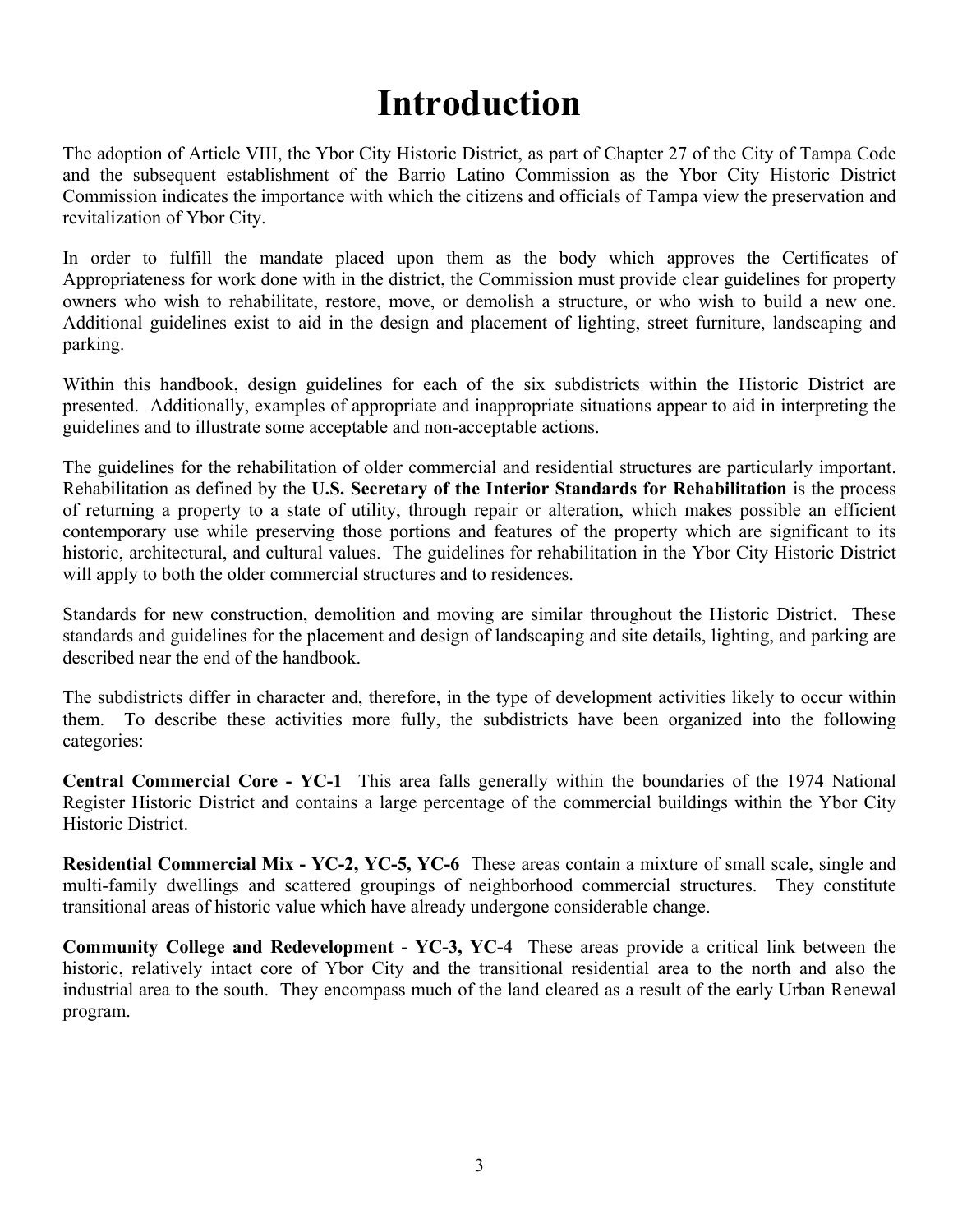**Landmarks** Scattered throughout the Ybor City Historic District are landmark buildings such as social clubs, cigar factories, churches and schools. These buildings are considered contributing structures in that they enhance the historic nature of the district, even though they differ in scale and material from surrounding structures in many cases. These buildings are the visual and, in some cases, the social anchors for the district.

Each section of guidelines is preceded by a statement of intent for each subdistrict affected by the guidelines and by a key plan showing the area of the subdistrict. To locate the various subdistricts, see the map of the Historic District.

These guidelines correspond with the review criteria the Commission must follow in deciding to approve or disapprove an application for a Certificate of Appropriateness. They are reprinted here as an introduction to the basic considerations involved in any project within the Ybor City Historic District.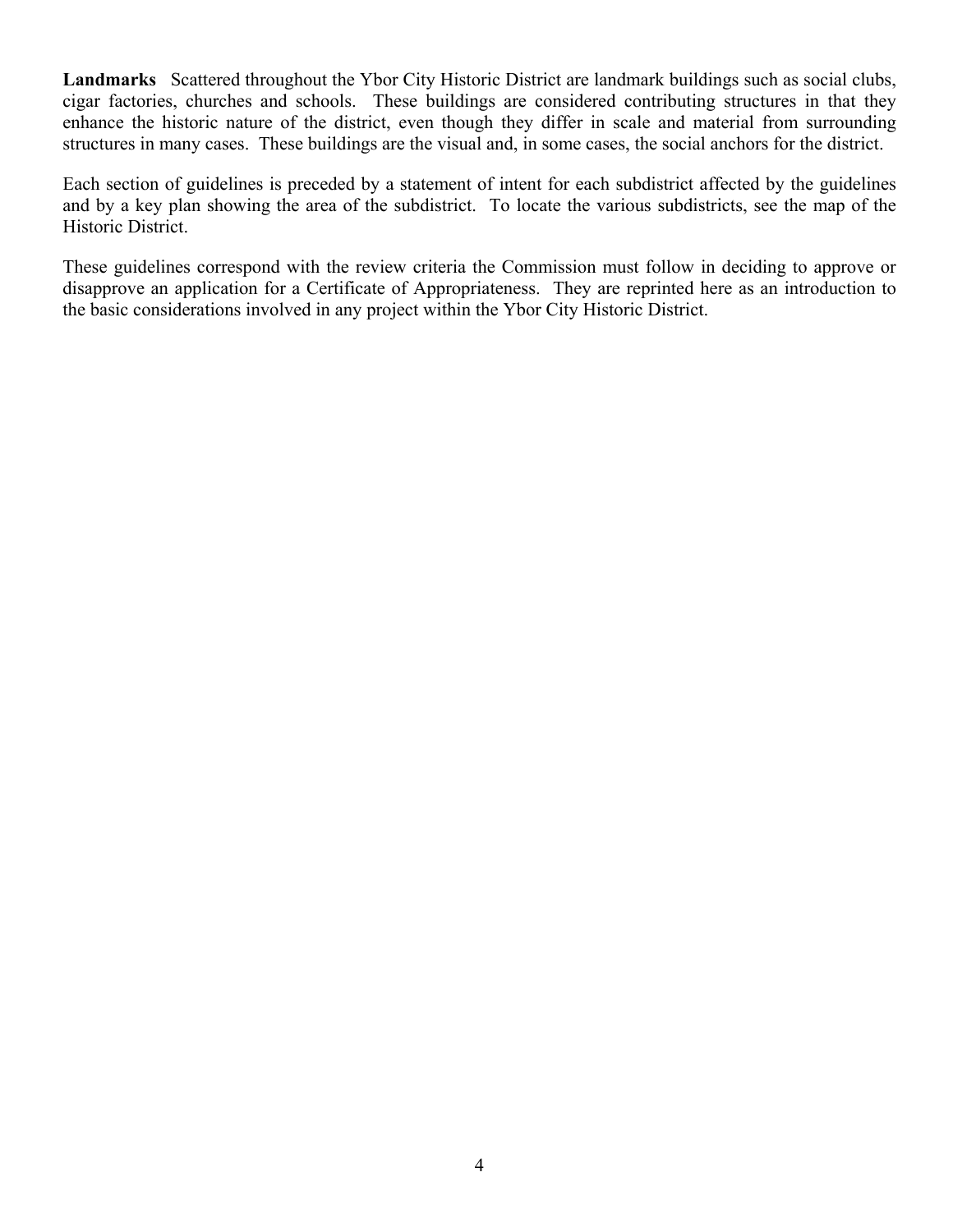## **CRITERIA FOR EXTERIOR FORM AND APPEARANCE**

The following criteria, outlined in the "Ybor City Historic District Ordinance," shall be considered, when relevant, by the Commission in reviewing applications for a Certificate of Appropriateness.

- 1. Lot coverage, defined as the percentage of 2. Setback, defined as the distance from lot area covered by primary structures. The lot lines to the building(s).
- 



Commercial



Residential



Residential Residential

Commercial





distance between adjacent buildings.

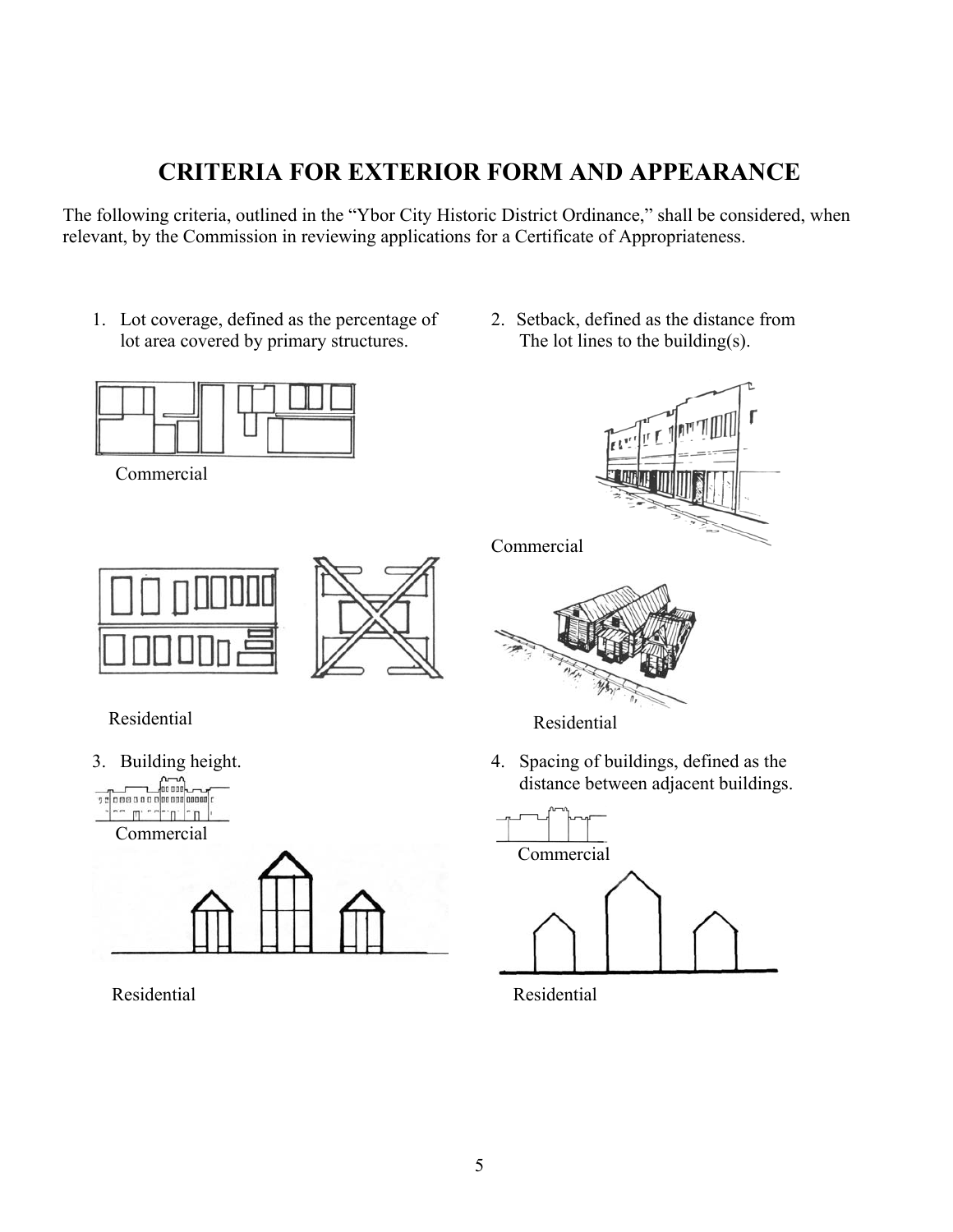



Brick Horizontal wood siding





- Artificial Stone Concrete block
- 
- -

Horizontal Wood Siding

Brick

Concrete Block

Exposed Aggregate

5. Exterior building materials. 6. Proportion, shape, positioning, location, pattern and sizes of elements of fenestration.



7. Surface textures. 8. Roof shapes, forms and materials.



9. Use of local or regional architectural 10. General form and proportions of



.

Wrought Iron Balconies

 traditions. buildings and structures, and relationship of any additions to the main structure.

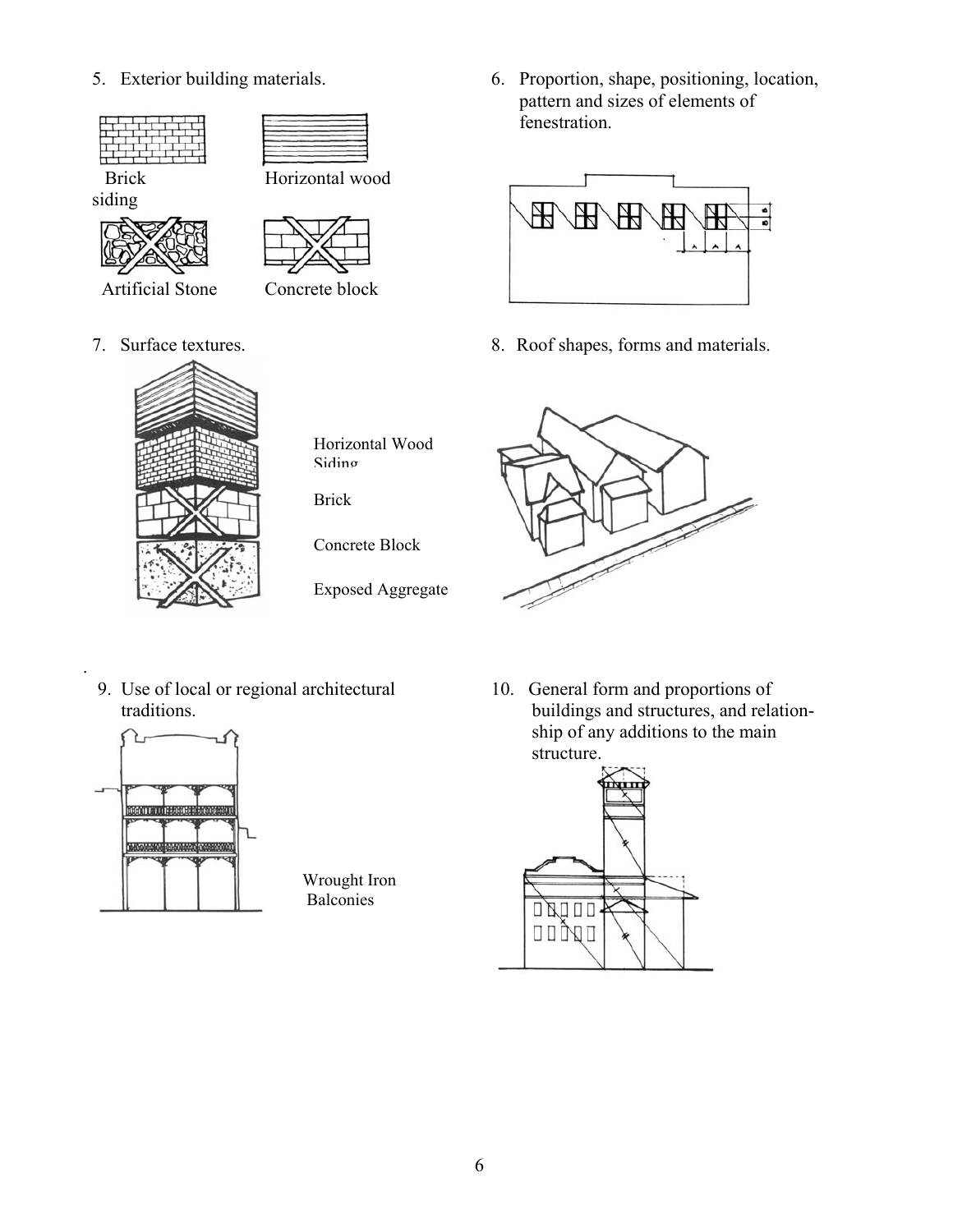11. Expression of architectural detailing, 13. Orientation of the building to the street. such as lintels, cornices, brick bond, and foundation materials.



of construction and architectural details building façade.

in

 relation to the size of man and also by the relationship of the building mass to adjoining open space and nearby

buildings

and structures



Commercial



Residential



12. Scale, determined by the size of the units 14. Proportion of width to height of the total



Commercial



Residential